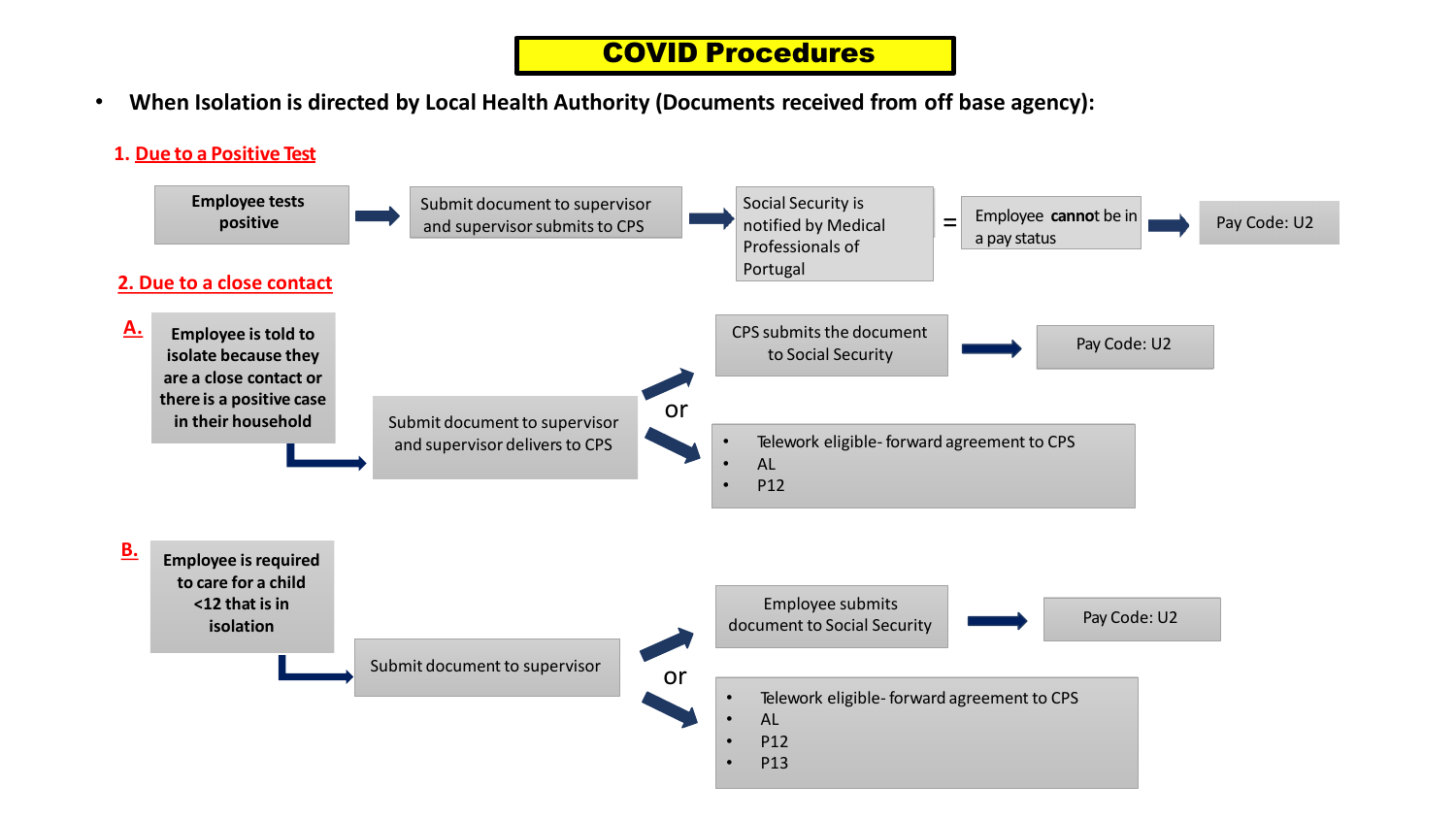• When absence is a direct result of closure of public institutions due to COVID (Documents received from off base agency):



### **Pay Codes:**

- AL Annual Leave
- P12 Time of Award used
- P13 Family Assistance
- U2 Sick Leave Without Pay
- U3 Leave Without Pay